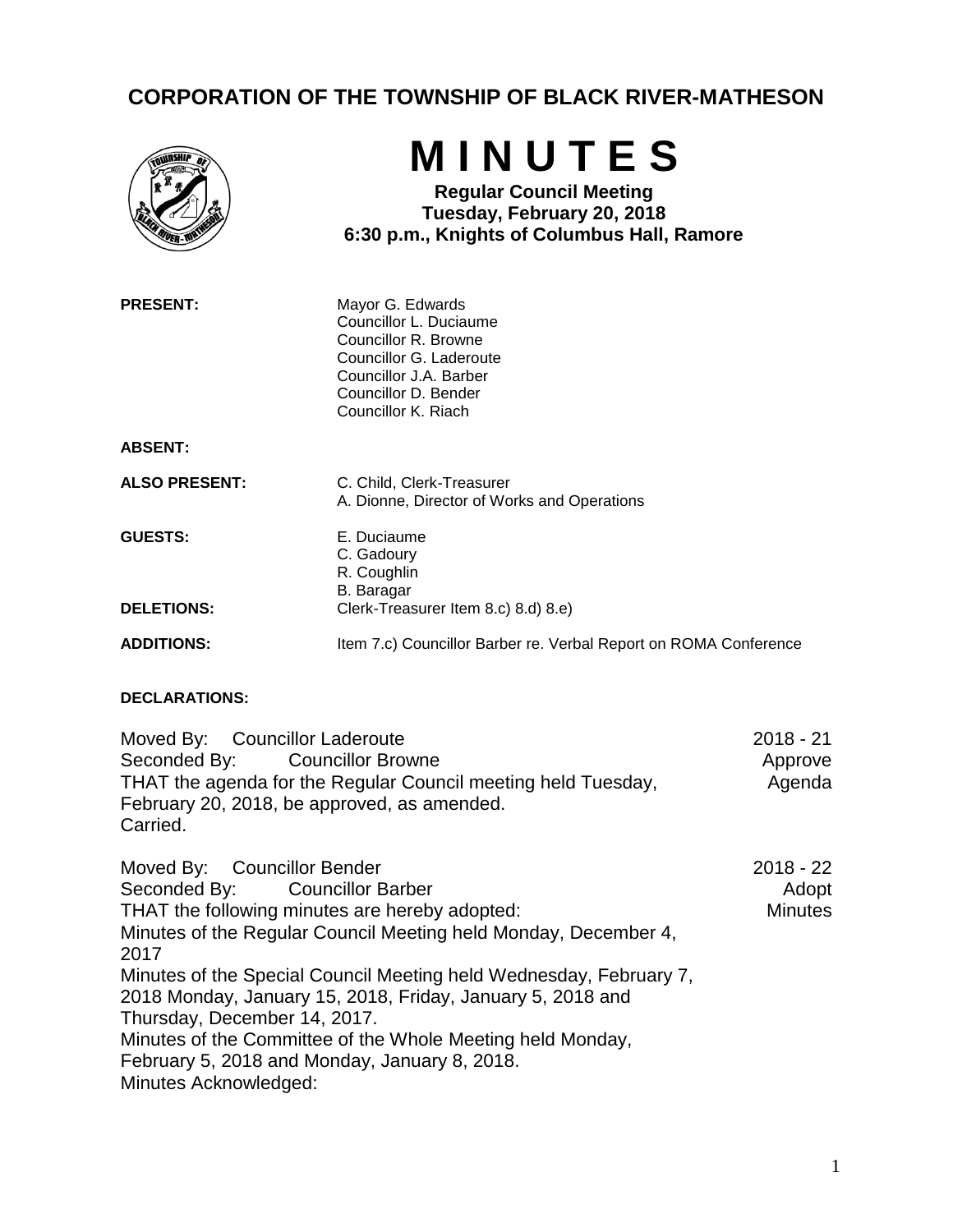Minutes of the Black River-Matheson Library Board held January 8, 2018, December 11, 2017, November 13, 2017 October 16, 2017 and September 11, 2017. Carried.

Moved By: Councillor Laderoute Seconded By: Councillor Bender THAT Council approves of the following individual (s) to attend the FONOM Conference held in Parry Sound May 9th to 11th, 2018: Councillor Laderoute, Councillor Browne, Councillor Riach, Councillor Bender, Councillor Barber and the Clerk-Treasurer. Carried. 2018 - 23 FONOM Registration Moved By: Councillor Laderoute Seconded By: Councillor Barber THAT Council approves of the changes made to the Grants to Organization Policy referencing the Black River-Matheson Food Bank. Carried. 2018 - 24 Grants to **Organization** Policy Moved By: Councillor Browne Seconded By: Councillor Laderoute THAT Council acknowledges the 2017 Statement of Remuneration and Expenses as required under Section 284 of the Municipal Act, 2001. 2018 - 25 Statement of Remuneration

Carried.

Moved By: Councillor Browne Seconded By: Councillor Riach THAT By-law No. 2018-02, being a by-law to amend by-law no. 2017- 05, being a by-law for prescribing minimum standards for the maintenance and occupancy of all property within the Corporation of the Township of Black River-Matheson be read a first, second and third time and finally passed this 20th day of February, 2018. Carried. 2018 - 26 Amendment to Property **Standards** By-law

Moved By: Councillor Bender Seconded By: Councillor Browne THAT By-law No. 2018-03, being a by-law to repeal Section 4 of Schedule "A" of By-law 34-2008 be read a first, second and third time and finally passed this 20th day of February, 2018. Carried. 2018 - 27 Repeal Noise By-law

| Moved By: Councillor Bender                                        | $2018 - 28$      |
|--------------------------------------------------------------------|------------------|
| Seconded By: Councillor Laderoute                                  | AMO Letter of    |
| WHEREAS Bill 160, the Strengthening Quality and Accountability for | Support-         |
| Patients Act amended the Ambulance Act to permit the Ministry of   | <b>FireMedic</b> |
| Health and Long-Term Care to enable two pilot projects hosted by   |                  |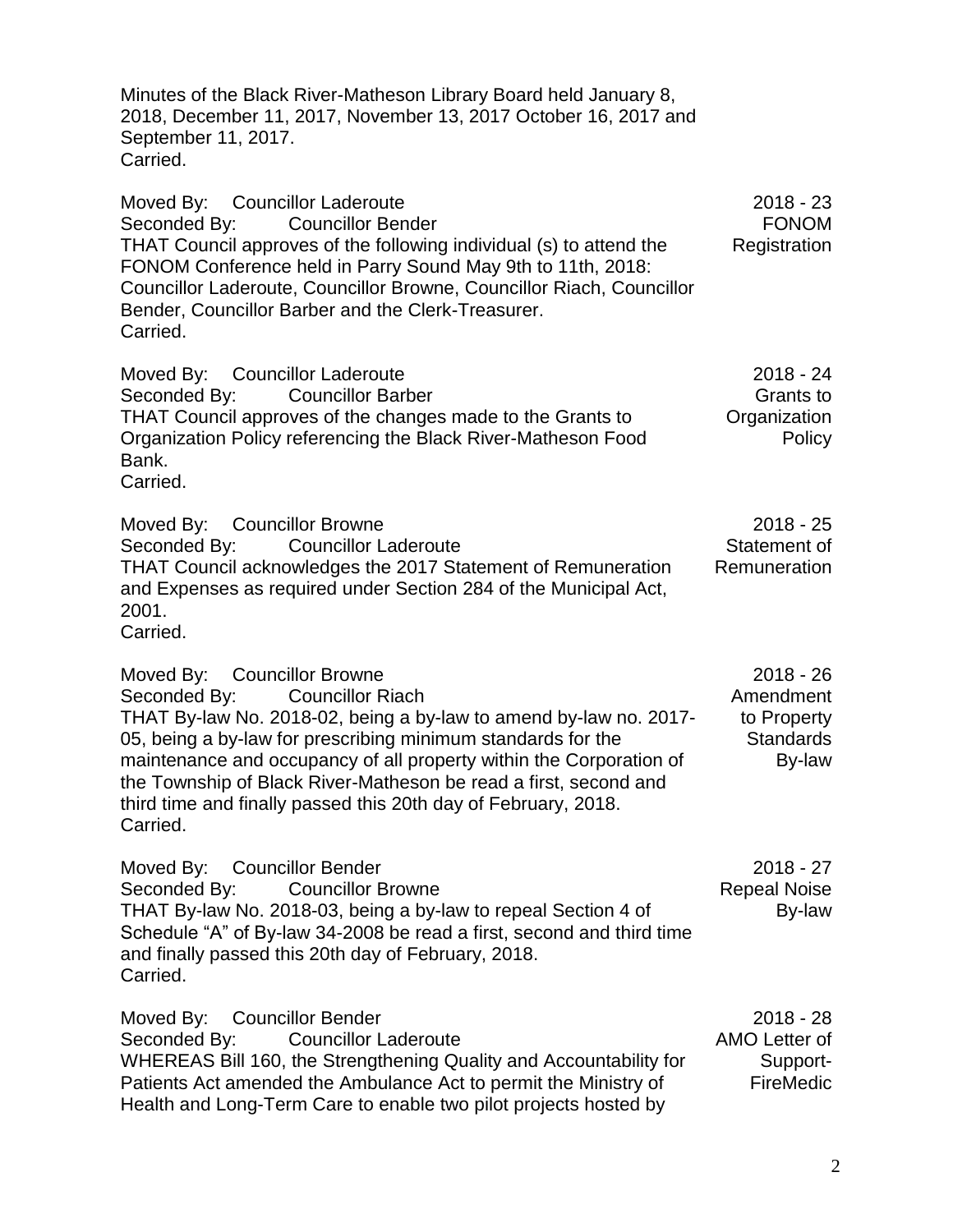willing municipal governments to allow fire fighters, certified as paramedics, to treat patients while on duty with a fire department; and

WHEREAS the Government of Ontario is committee to proceeding with the pilots and enabling the fire-medic model despite the absence of objective evidence to show that it would improve patient outcomes or response times; and

WHEREAS the current interest arbitration model, particularly in the fire services sector, allows arbitrators to imposed awards on unwilling employers that directly impact the employer's ability to determine how it will deploy its workforce, as evidence by the experience of many municipalities in regards to the 24-hour shifts; and

WHEREAS in the absence of legislative protection, unwilling municipalities may be forced to enter into a pilot or adopt a fire-medic model as a result of interest arbitration; and

WHEREAS the Association of Municipalities of Ontario and its municipal members have called on the Government of Ontario to introduce legislative amendments to the Fire Protection and Prevention Act, 1997 and the Ambulance Services collective Bargaining Act to preclude arbitrators from expanding the scope of work for fire fighters and paramedics respectively through interest arbitration awards; and

WHEREAS there is precedent for a restriction on the scope of jurisdiction or arbitrators in section 126 of the Police Services Act which precludes arbitrators from amending the core duties of police officers; and

WHEREAS the Government of Ontario has committed that no unwilling municipal government will have a fire-medic pilot or program imposed on them.

NOW THEREFORE BE IT RESOLVED THAT the Township of Black River-Matheson calls on the Government of Ontario to act immediately so that legislative amendments that will protect unwilling municipalities from being forced by arbitrator to have a fire medic pilot or program placed within the upcoming Budget Bill before the Ontario Legislature rises for the provincial election

AND THAT a copy of this resolution be forwarded to Premier Wynne, the Ministry of Health and Long-Term Care, the Minister of Community Safety and Correctional Services, the Minister of Labour, the Ministry of Municipal Affairs and AMO. Carried.

Moved By: Councillor Laderoute Seconded By: Councillor Bender

2018 - 29 Town of Lakeshore